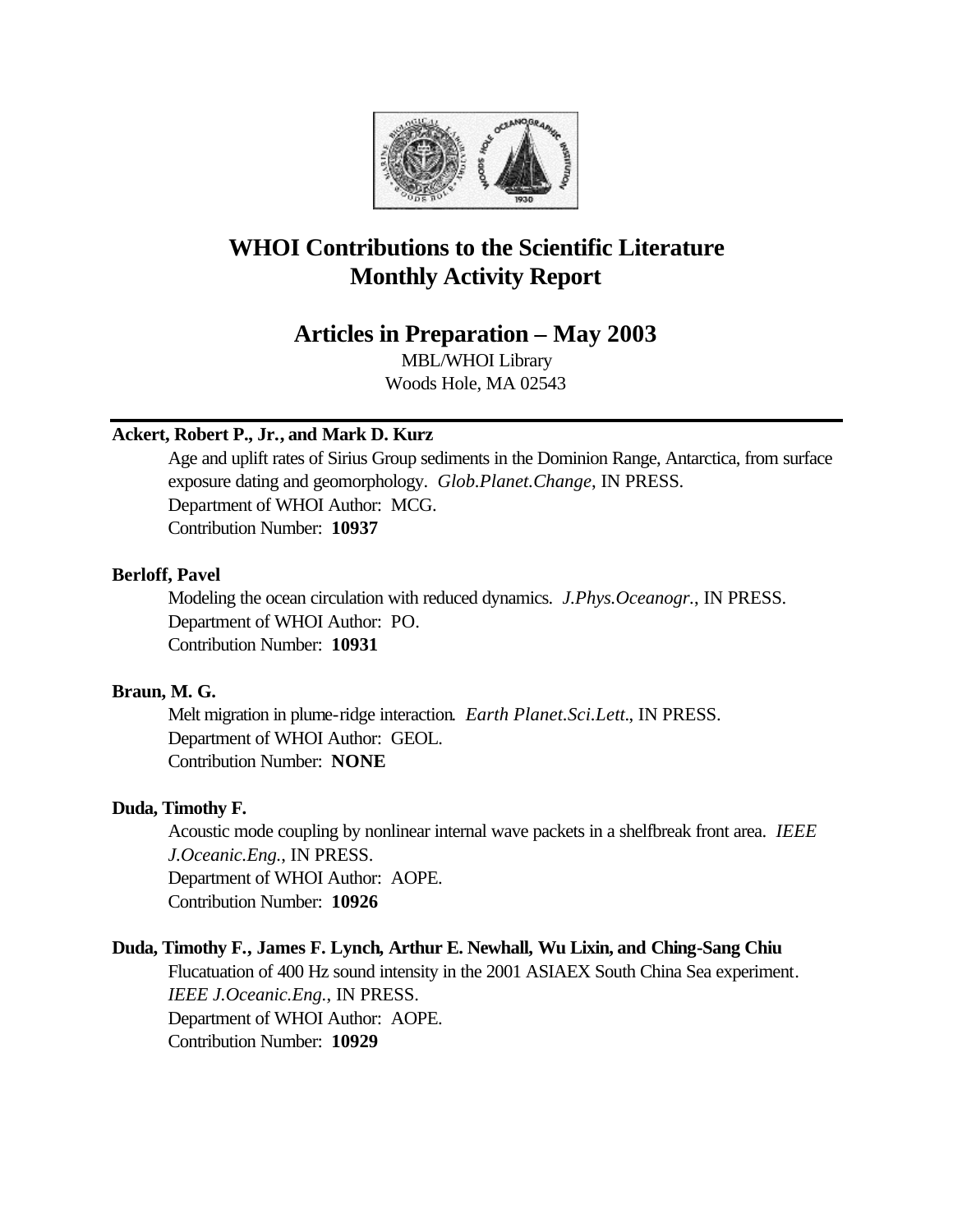#### **Edson, J. B., C. J. Zappa, and W. R. McGillis**

Scalar flux profile relationships over the open ocean. *J.Geophys.Res.*, IN PRESS. Department of WHOI Author: AOPE. Contribution Number: **10925**

#### **Fox-Kemper, Baylor, and Joseph Pedlosky**

Wind-driven homogeneous single-gyre I: Circulation control by eddy fluxes of vorticity to a region of enhanced removal. *J.Phys.Oceanogr.*, IN PRESS. Department of WHOI Author: PO. Contribution Number: **10927**

#### **Hoagland, Porter, Di Jin, and Hauke Kite-Powell**

The optimal allocation of occean space: aquaculture and wild-harvest fisheries. *Marin.Resour.Econ.*, IN PRESS. Department of WHOI Author: MPC. Contribution Number: **10932**

#### **Lentz, Steven J., and David C. Chapman**

The importance of non-linear cross-shelf momentun flux during wind-driven coastal upwelling. *J. Phys.Oceanogr.*, IN PRESS. Department of WHOI Author: PO. Contribution Number: **10934**

#### **Monoz, Araceli, Juan Acosta, Elazar Uchupi, Soledad Garcia-Gil, and Federico Vilas-Martin**

Cenozoic tectonism on the Glaicia Margin, northwest Spain. *Geo-Mar.Lett.*, IN PRESS. Department of WHOI Author: GEOL. Contribution Number: **10936**

#### **Payne, Richard E.**

An all-thermister pyrgeometer. *J.Atmos.Ocean.Res.*, IN PRESS. Department of WHOI Author: PO. Contribution Number: **10933**

# **Pickart, Robert S., Michael A. Spall, Mads Hvid Ribergaard, G. W. K. Moore, and Ralph F. Miliff**

Deep convection in the Irminger Sea forced by the Greenland tip jet. *Nature*, IN PRESS. Department of WHOI Author: PO. Contribution Number: **10918**